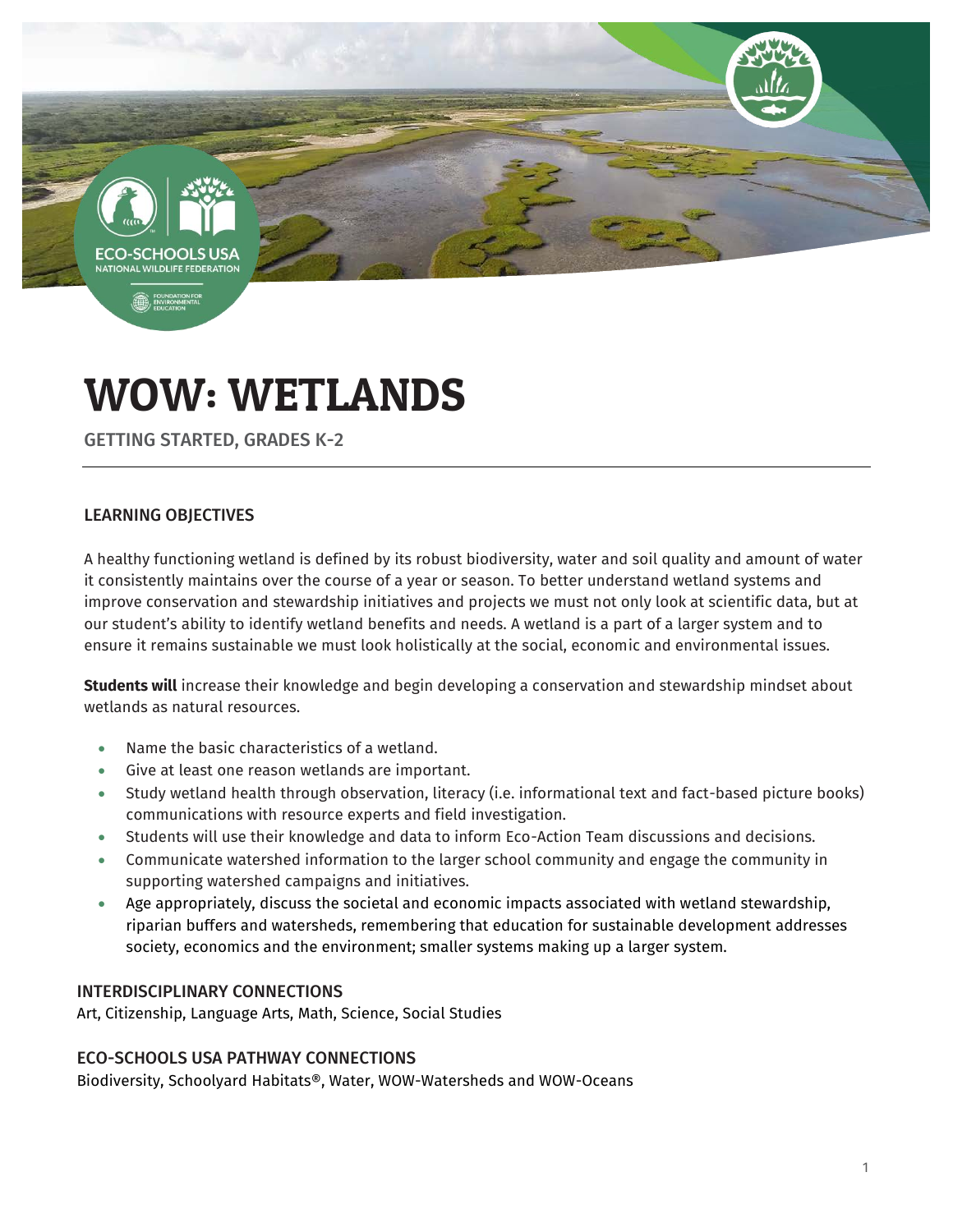



GETTING STARTED, GRADES K-2



## METRICS NEEDED FOR AWARDS

1. How many actions did students take to improve wetland health?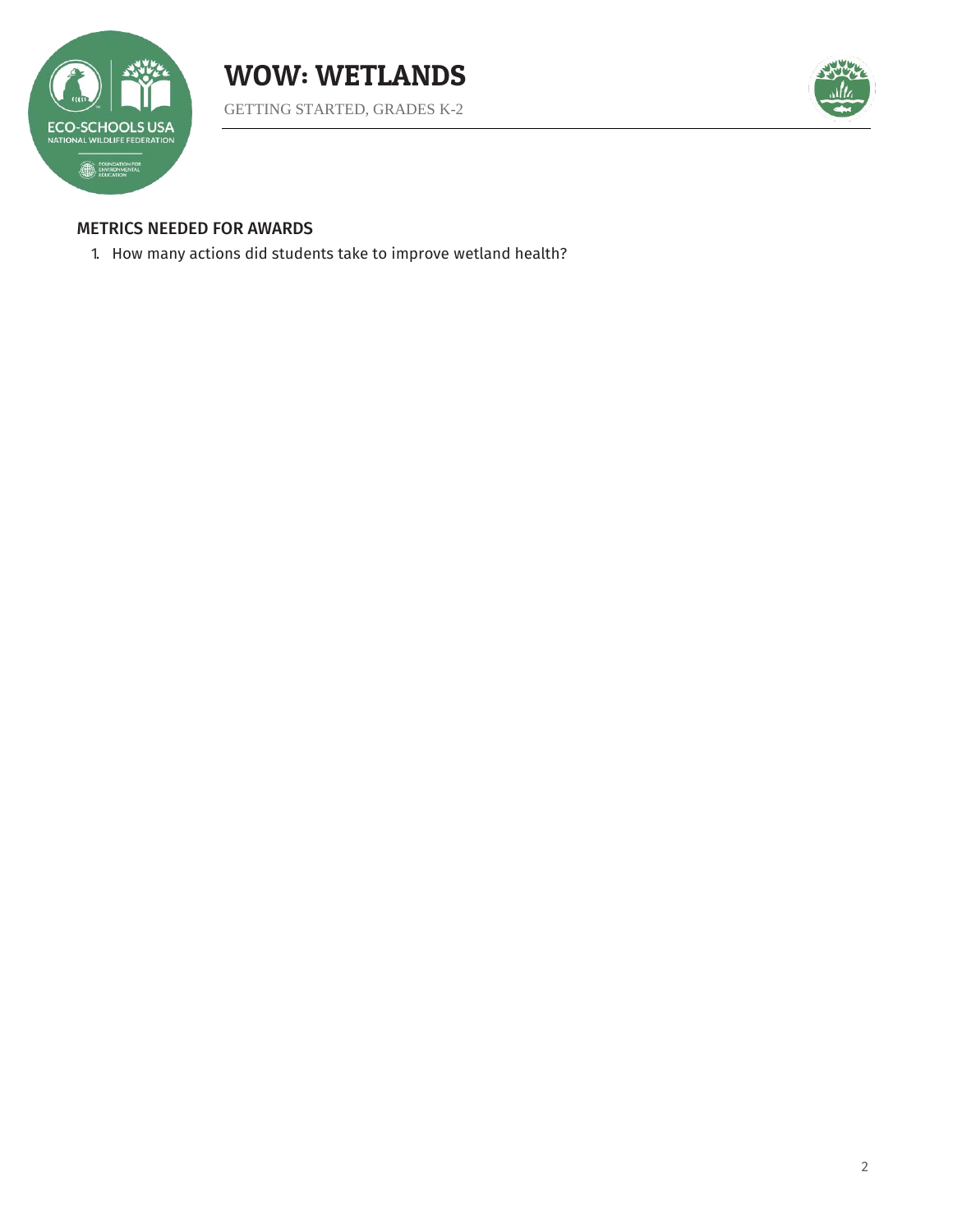





# UN'S SUSTAINABLE DEVELOPMENT GOALS – CONNECTIONS TO PATHWAY

<http://www.un.org/sustainabledevelopment/sustainable-development-goals/>



#### ARE YOU A GLOBE SCHOOL?

The Global Learning and Observations to Benefit the Environment (GLOBE) Program is an international science and education program that provides students and the public worldwide with the opportunity to participate in data collection and the scientific process, and contribute meaningfully to our understanding of the Earth system and global environment. **Learn more at >>** <http://www.nwf.org/Eco-Schools-USA/GLOBE.aspx>

**Below are protocol connections to the Wetland audit.** (Optional, but recommended.)

**Atmosphere Protocols** Air Temperature | Clouds | Precipitation | Surface Temperature

**Hydrosphere Protocols** Freshwater Macroinvertebrates | pH | Water Temperature | Water Transparency

**Pedosphere Protocols** Soil Characterization | Soil Fertility | Soil pH | Soil Temperature

**Biosphere Protocols**  Green Up/Green Down

## **MATERIALS**

science notebook | internet for research and data collection | GPS coordinates | water and soil test kits | macroinvertebrate kits | regional or state plant and animal field guides | Secchi disk\*

#### **\*DIY Secchi Disk**

- <https://zebrazapps.com/embed/#/b2f40eb4598249c19bc3028ca532eb55>
- <http://www.des.nh.gov/organization/divisions/water/wmb/vlap/documents/secchi.pdf>